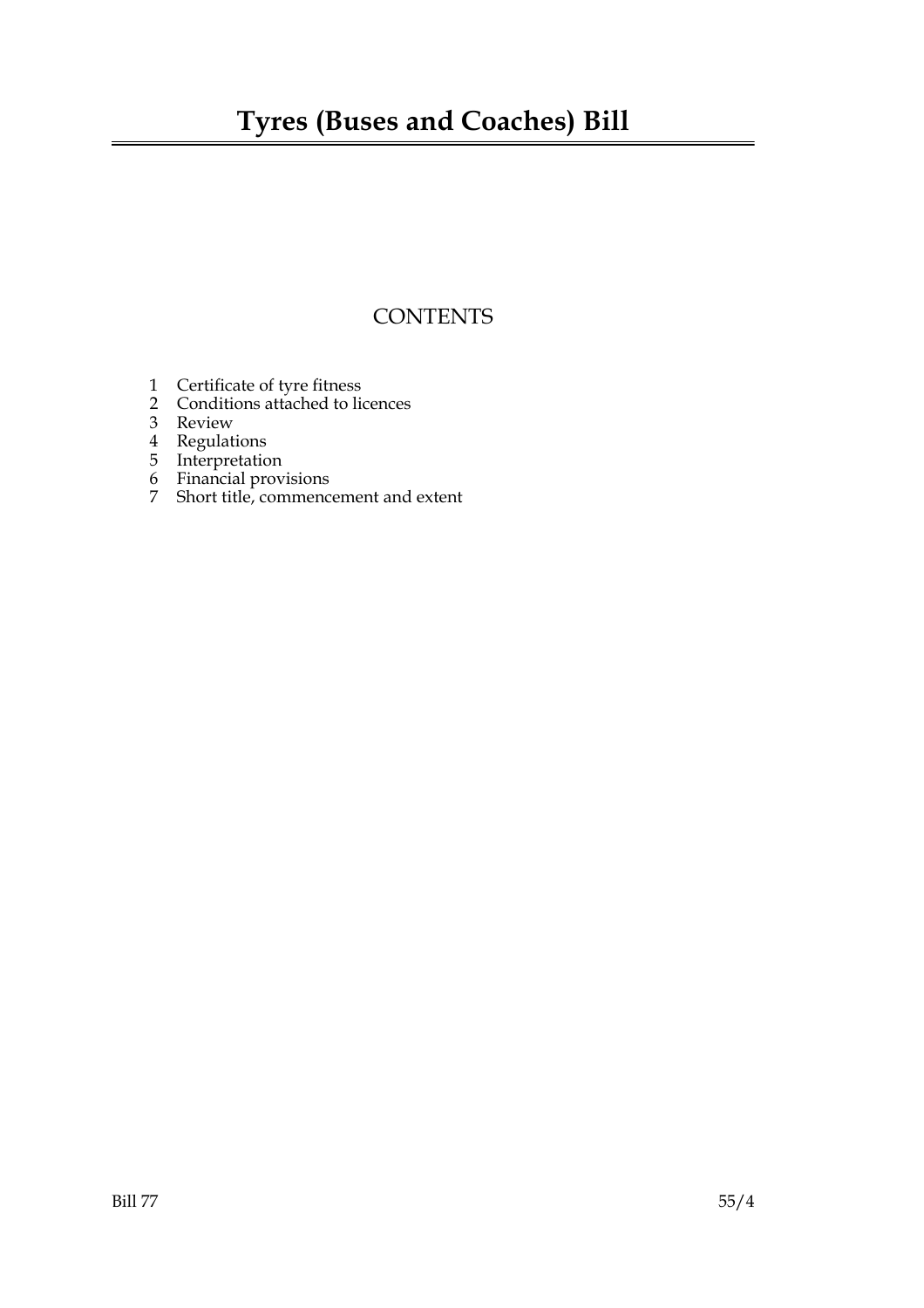# A **BILL** TO

Introduce limits on the age of tyres on buses and coaches; and for connected purposes.

E IT ENACTED by the Queen's most Excellent Majesty, by and with the advice and consent of the Lords Spiritual and Temporal, and Commons, in this present **B** E IT ENACTED by the Queen's most Excellent Majesty, by and with consent of the Lords Spiritual and Temporal, and Commons, Parliament assembled, and by the authority of the same, as follows:  $-$ 

### **1 Certificate of tyre fitness**

- (1) The Secretary of State shall make regulations providing that tyre age be examined as part of the annual vehicle test carried out under section 45 of the Road Traffic Act 1988 and regulations made under it and that the presence of any tyres of ten or more years of age be cause for failure of the test.
- (2) Such regulations shall require—
	- (a) that the vehicle examiner inform the relevant traffic commissioner for the area in which the operator of the vehicle is licensed of the failure of the vehicle test on these grounds;
	- (b) that the vehicle examiners record the age of every tyre checked as part of the annual test in a form to be specified by the Secretary of State;
	- (c) that traffic commissioners make such information available for the purposes of gathering national statistics about tyre age and condition;
	- (d) that the Secretary of State specify any exemptions to the regulations.

### **2 Conditions attached to licences**

- (1) Section 16 of the Public Passenger Vehicles Act 1981 is amended as follows.
- (2) After subsection 3 insert—
	- "(3A) A traffic commissioner must attach to every Public Service Vehicle operator's licence granted by him the condition that the tyres in use on any vehicles licensed to the operator must be no more than ten years of age."

*20*

*15*

*5*

*10*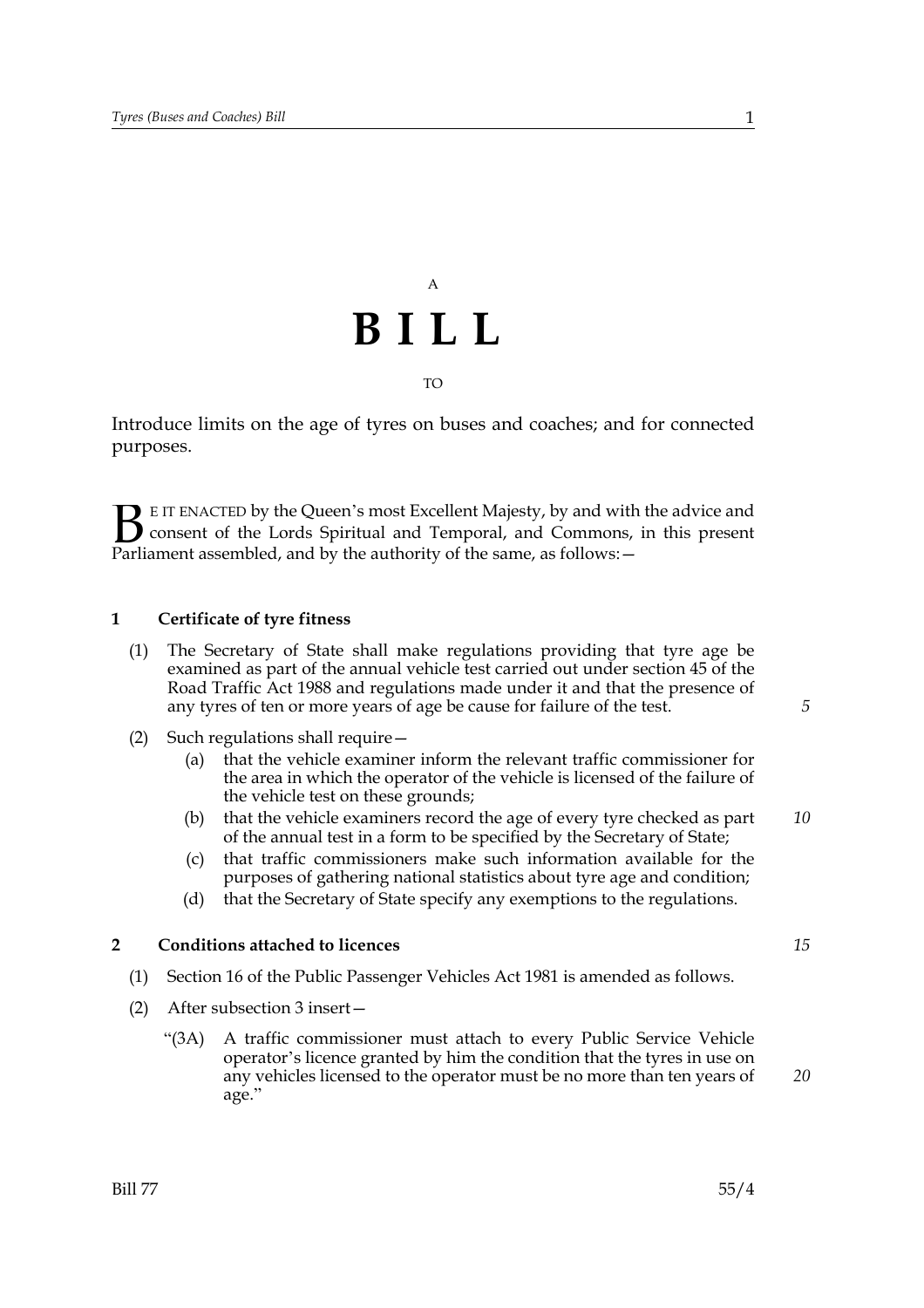### **3 Review**

The Secretary of State must review the operation of and undertake an evaluation of the impacts of this Act after 12 months and lay a report before Parliament.

### **4 Regulations**

- (1) Any power to make regulations under this Act is exercisable by statutory instrument.
- (2) A statutory instrument containing an order under section 1 may not be made unless a draft of the instrument has been laid before and approved by a resolution of each House of Parliament.

#### **5 Interpretation**

In this Act—

- "public service vehicle" has the meaning given in section 1 of the Public Passenger Vehicles Act 1981;
- "traffic commissioner" has the meaning given under section 4 of the Public Passenger Vehicles Act 1981. *15*

### **6 Financial provisions**

- (1) *There is to be paid out of money provided by Parliament—*
	- (a) *any expenditure incurred under or by virtue of this Act by the Secretary of State, or by a government department, and*
	- (b) *any increase attributable to this Act in the sums payable under any other Act out of money so provided.*
- (2) *There is to be paid into the Consolidated Fund any sums received by a government department by virtue of this Act and any increase attributable to this Act in the sums payable into that Fund under any other enactment.*

#### **7 Short title, commencement and extent**

- (1) This Act may be cited as the Tyres (Buses and Coaches) Act 2015.
- (2) This Act comes into force at the end of the period of 12 months beginning with the day on which it is passed.
- (3) This Act extends to England and Wales and Scotland only.

*5*

*10*

*20*

*25*

*30*